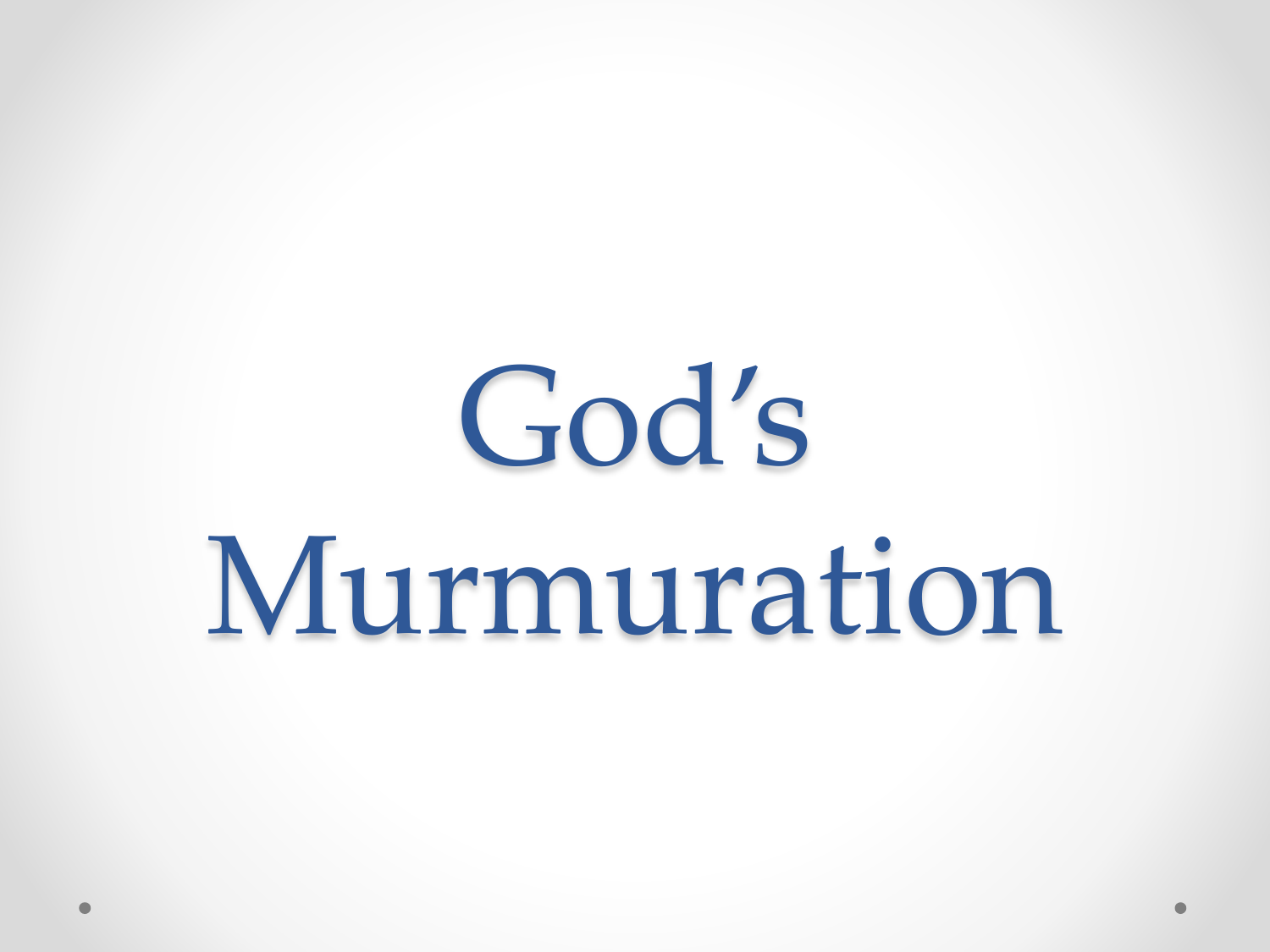## Does God want to reveal to the world who He is through His servants on earth?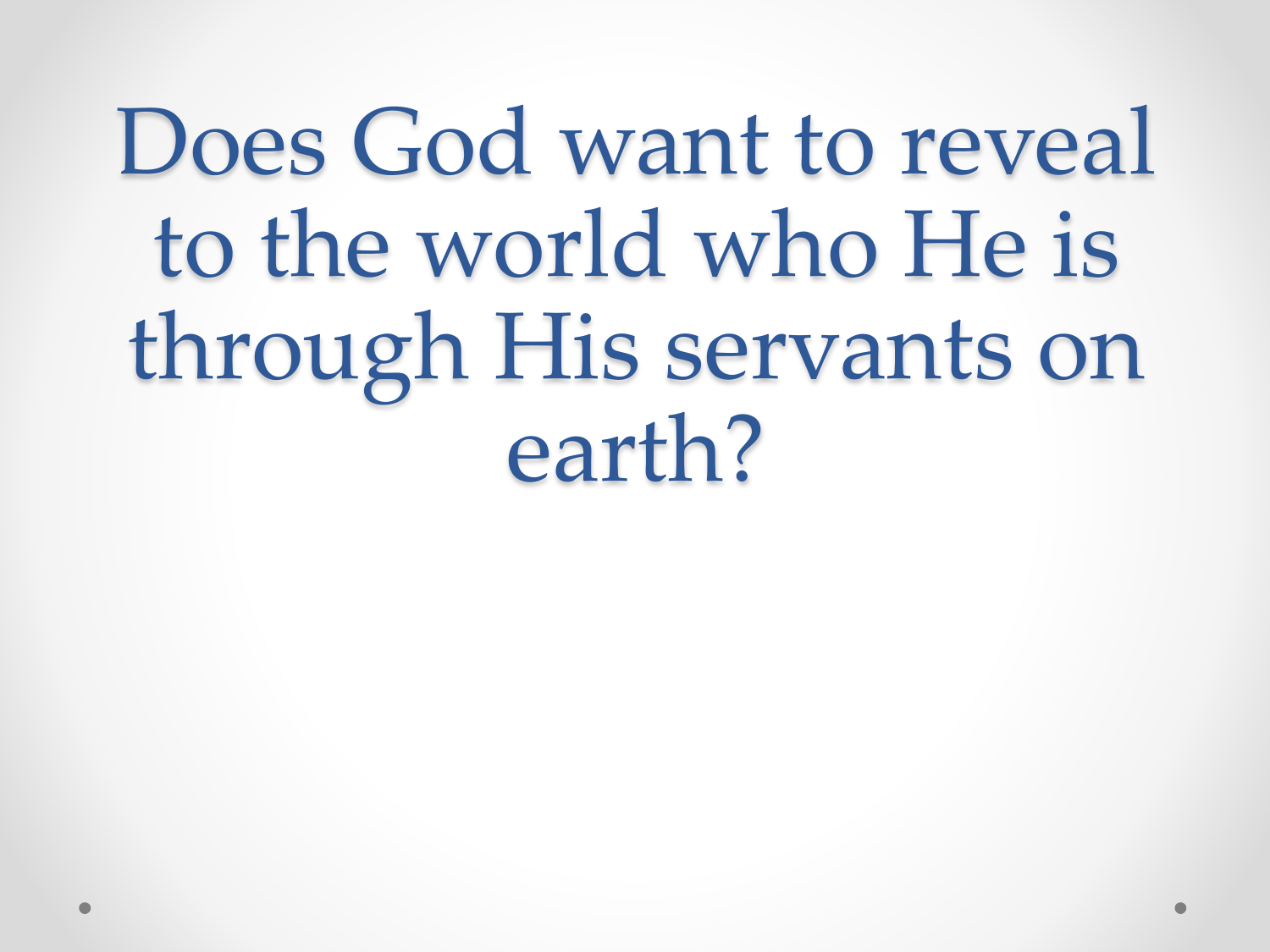Jesus said, "I do not ask for these only, but also for those who will believe in me through their word, that they may all be one, just as you, Father, are in me, and I in you, that they also may be in us, **so that the world may believe that you have sent me.** The glory that you have given me I have given to them, that they may be one even as we are one, I in them and you in me, that they may become perfectly one, **so that the world may know that you sent me and loved them** even as you loved me." (John 17:20-23)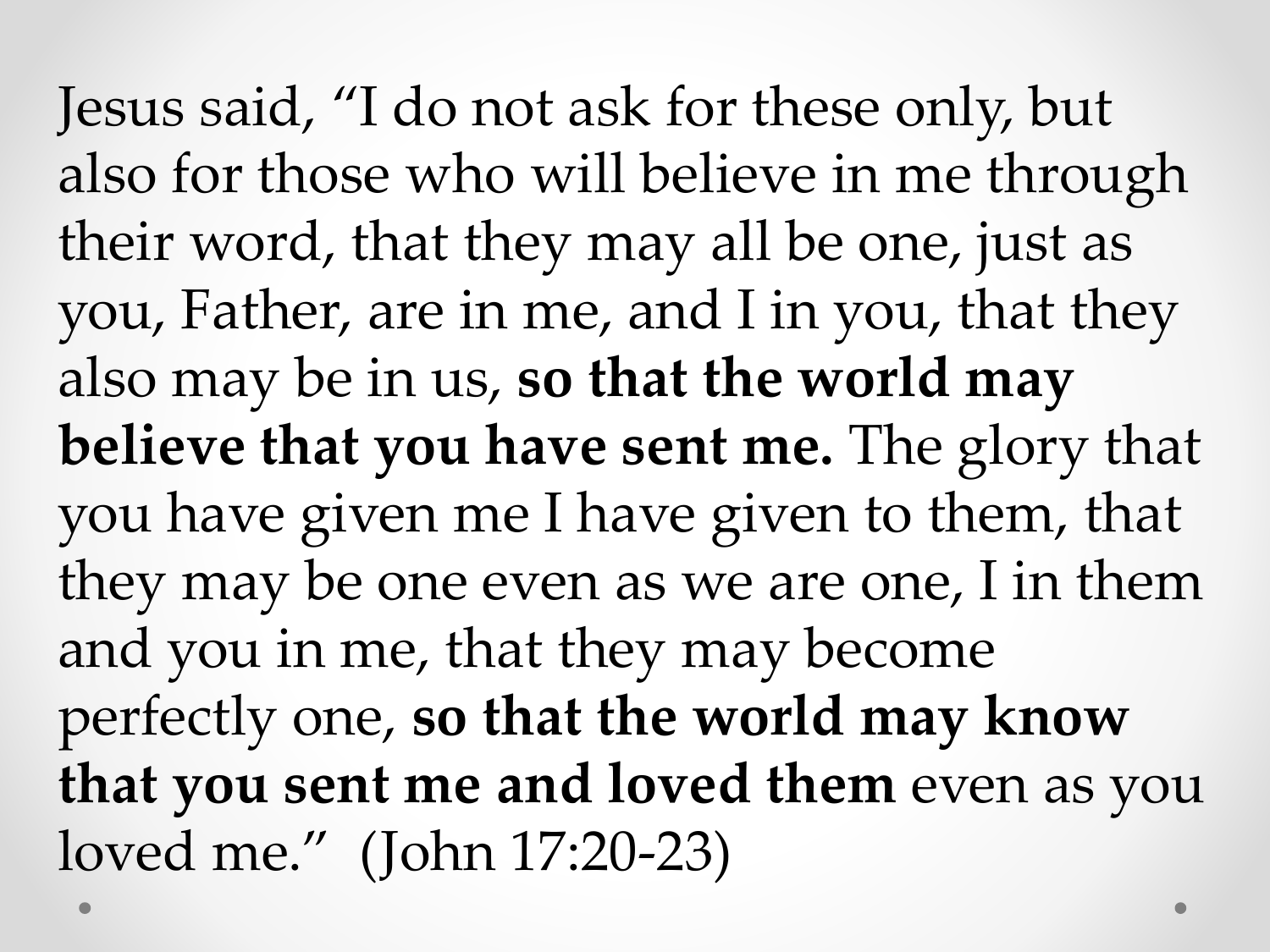Jesus said, "All authority in heaven and on earth has been given to me. Go therefore and make disciples of all nations, baptizing them in the name of the Father and of the Son and of the Holy Spirit, teaching them to observe all that I have commanded you. And behold, I am with you always, to the end of the age." (Matthew 28:18-20)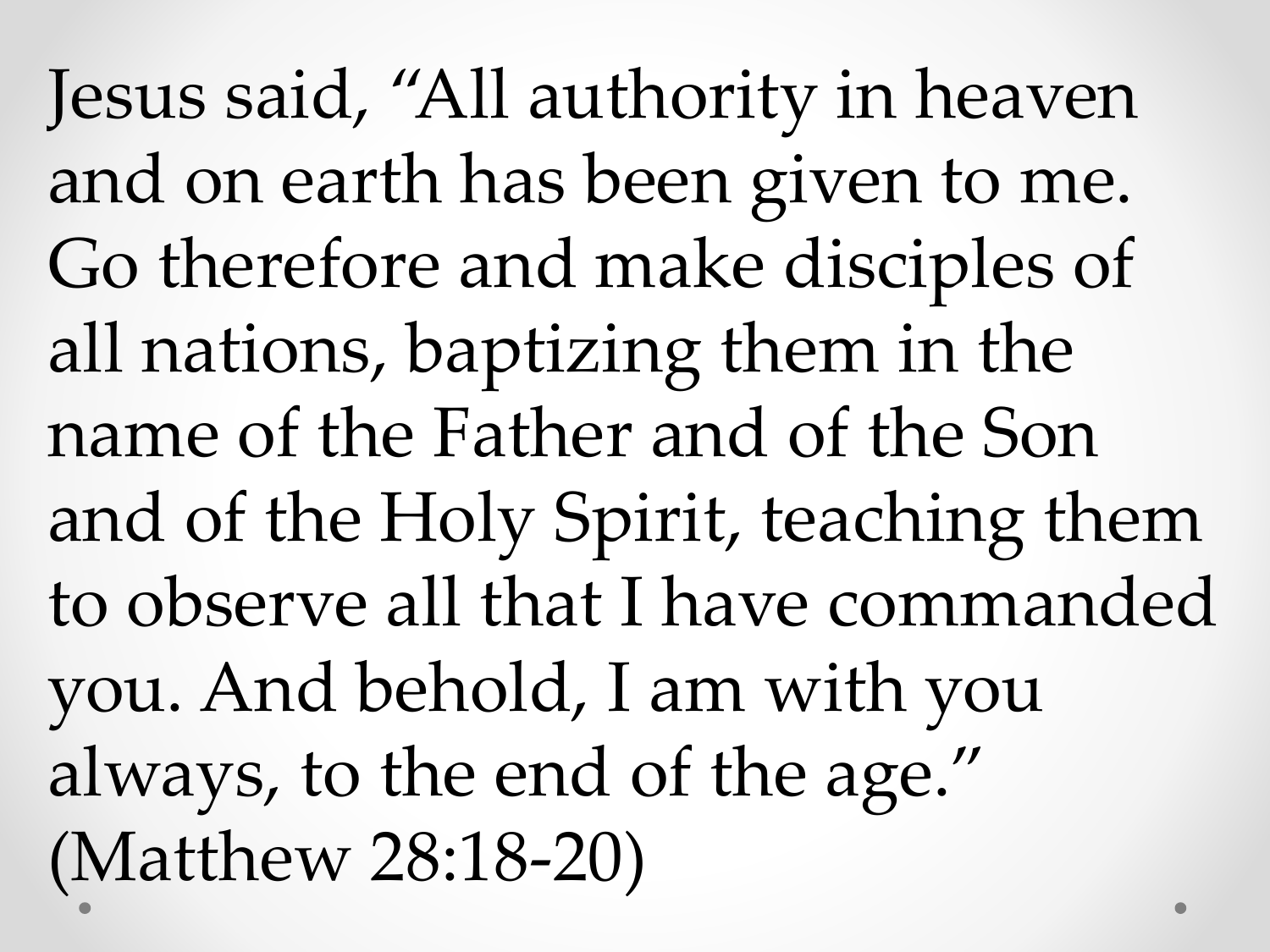**So, what lessons can we Christians learn from a starling murmuration to help us better move together as one in Christ and so more fully reveal Him to the world?**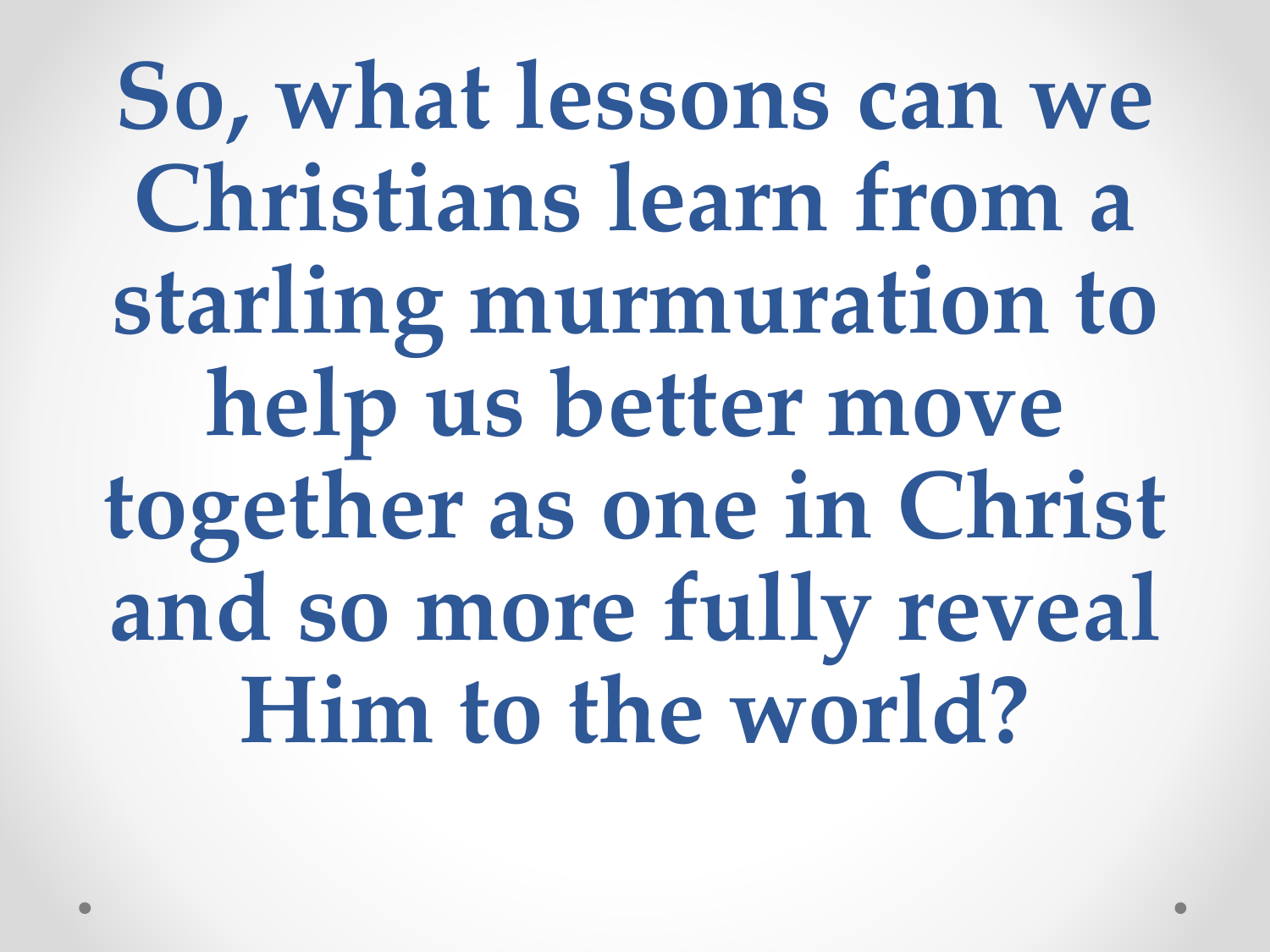#### 1. Know who we are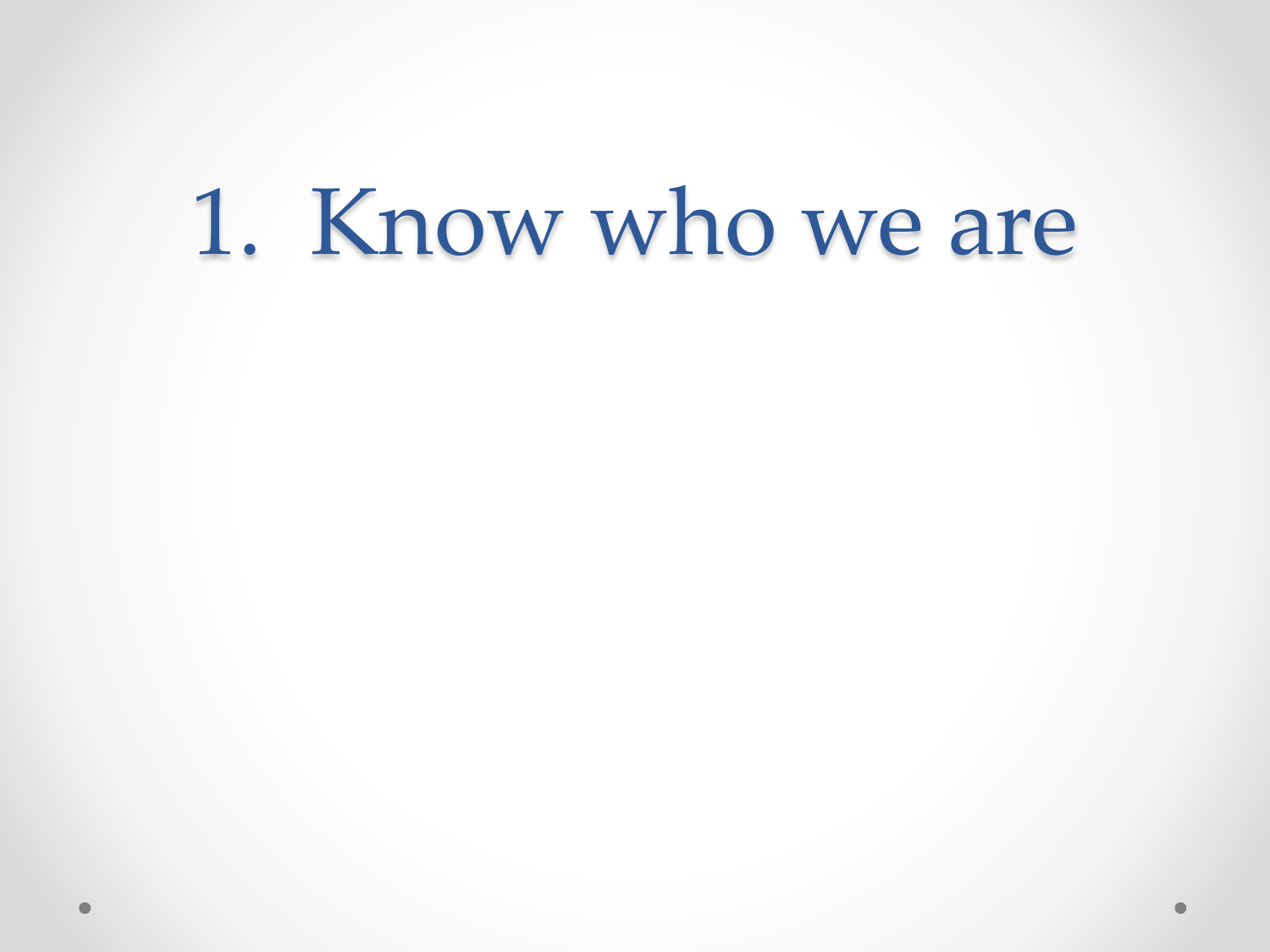#### 2. Want to be as one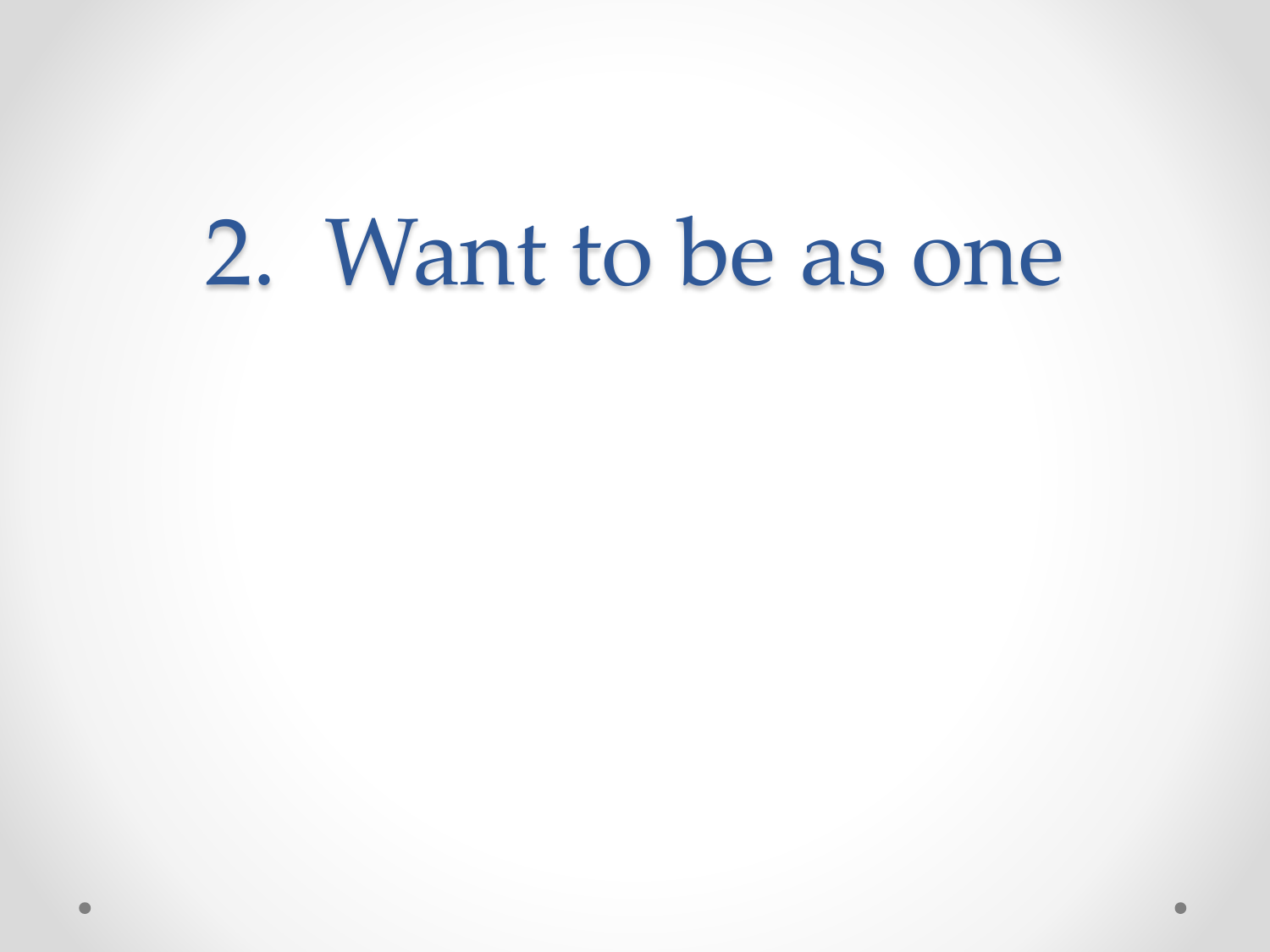"And let us consider how to stir up one another to love and good works, **not neglecting to meet together,** as is the habit of some, but encouraging one another, and all the more as you see the Day drawing near." (Hebrews 10:24-25)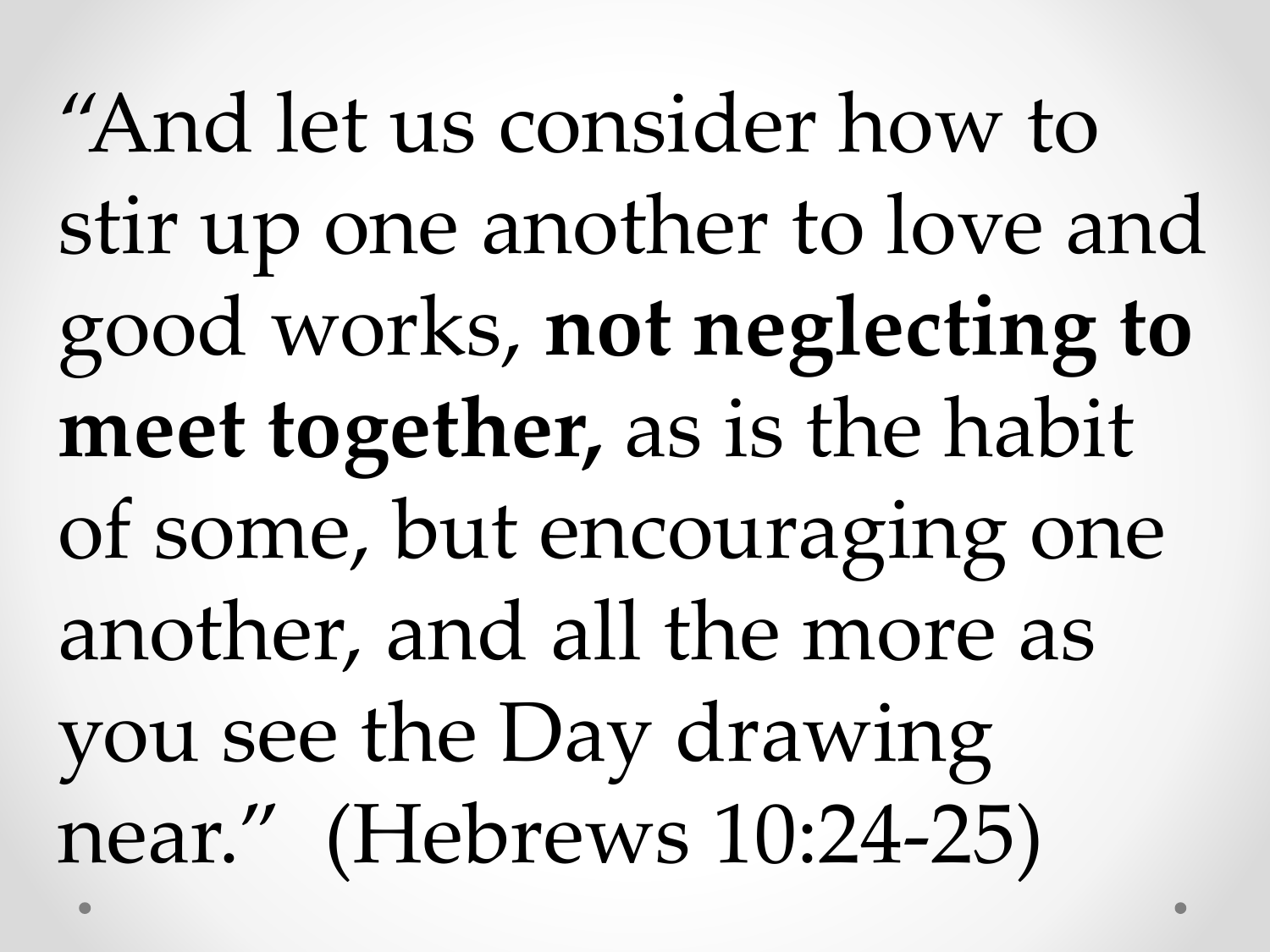"For just as the body is one and has many members, and all the members of the body, though many, are one body, so it is with Christ. For in one Spirit we were all baptized into one body—Jews or Greeks, slaves or free—and all were made to drink of one Spirit." (1 Corinthians 12:12-13)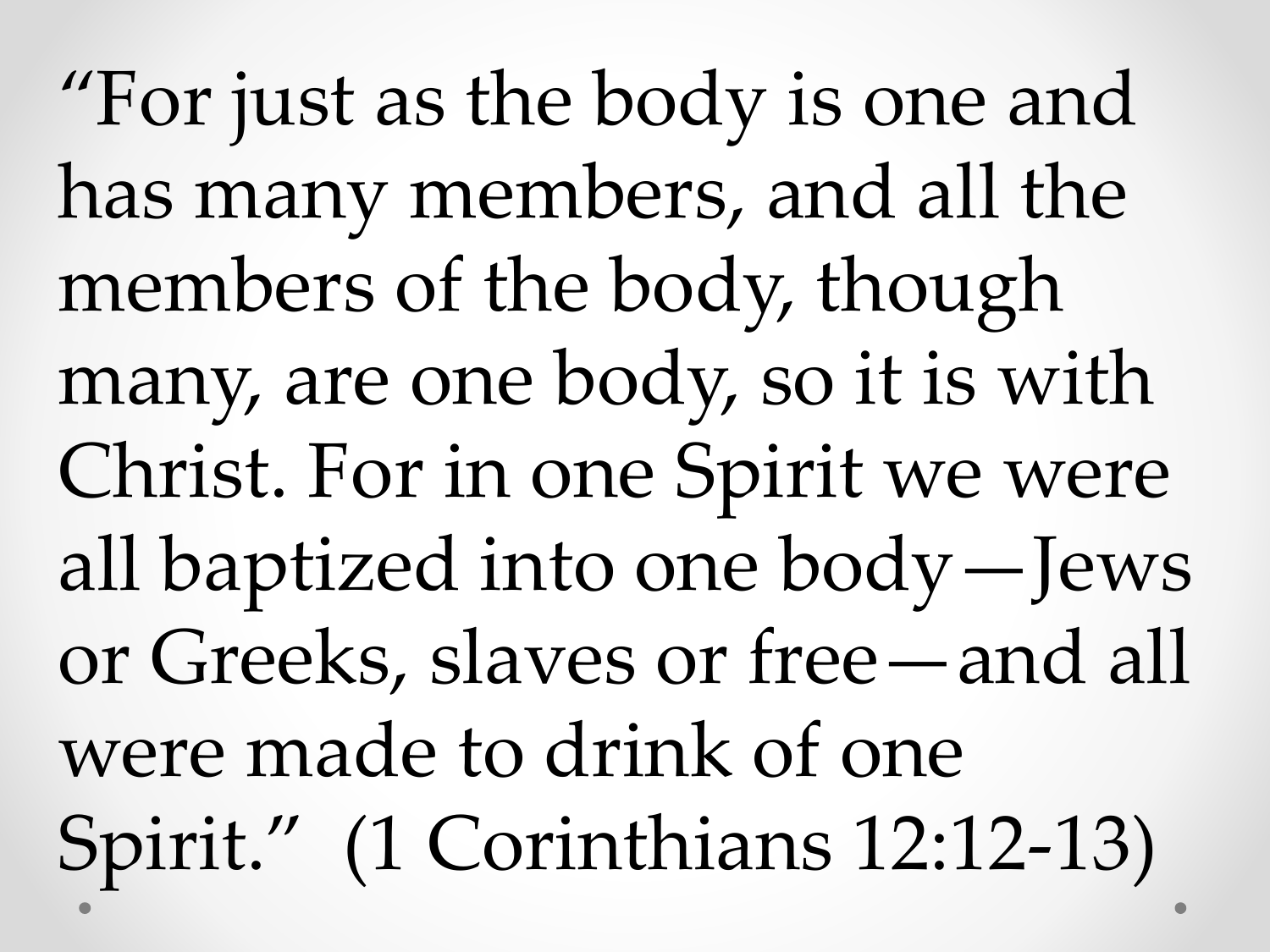"Behold, how good and pleasant it is when brothers dwell in unity! It is like the precious oil on the head, running down on the beard, on the beard of Aaron, running down on the collar of his robes! It is like the dew of Hermon, which falls on the mountains of Zion! For there the LORD has commanded the blessing, life forevermore." (Psalm 133)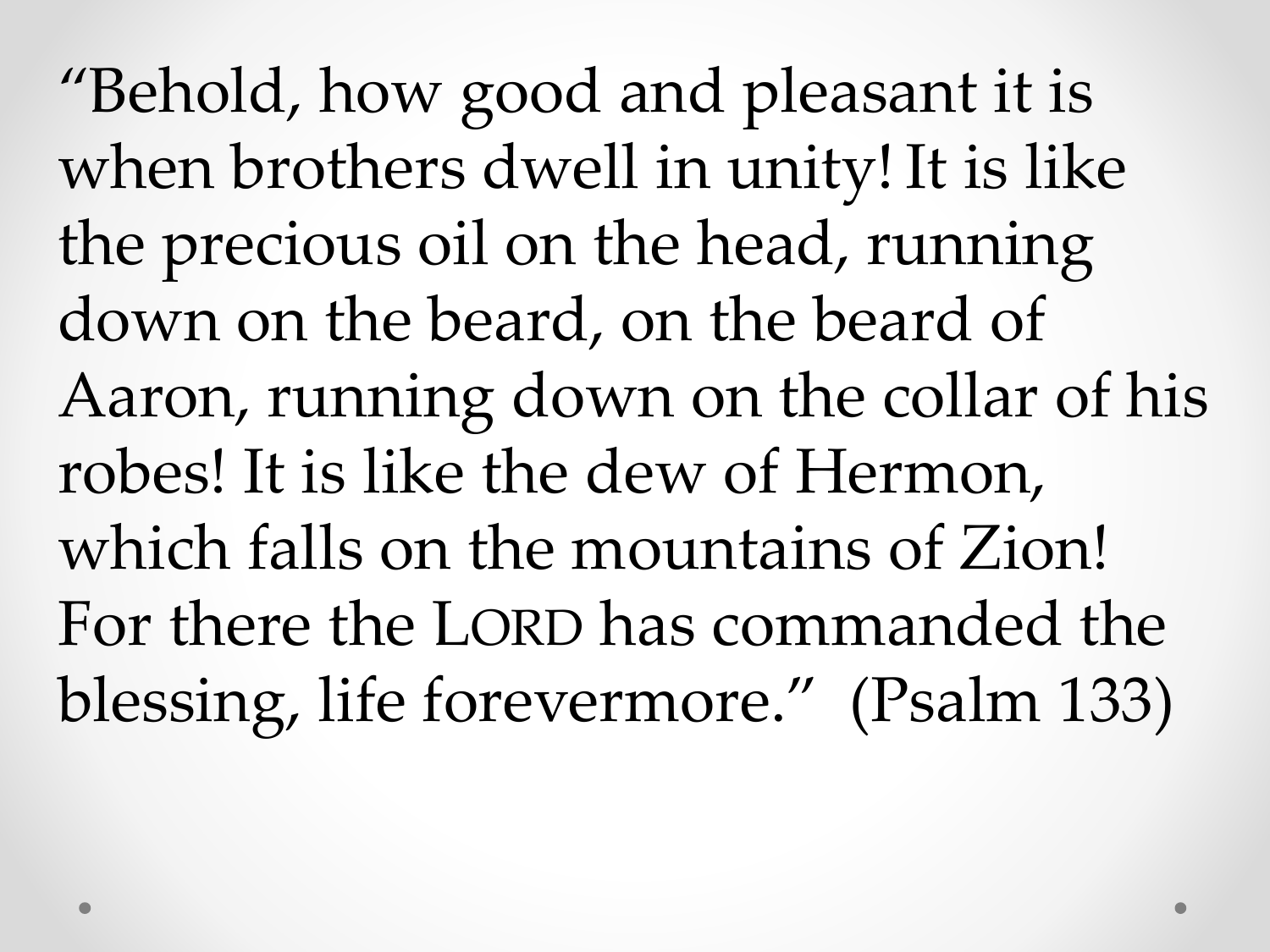"I therefore, a prisoner for the Lord, urge you to walk in a manner worthy of the calling to which you have been called, with all humility and gentleness, with patience, bearing with one another in love, **eager to maintain the unity of the Spirit** in the bond of peace. There is one body and one Spirit—just as you were called to the one hope that belongs to your call one Lord, one faith, one baptism, one God and Father of all, who is over all and through all and in all." (Ephesians 4:1-6)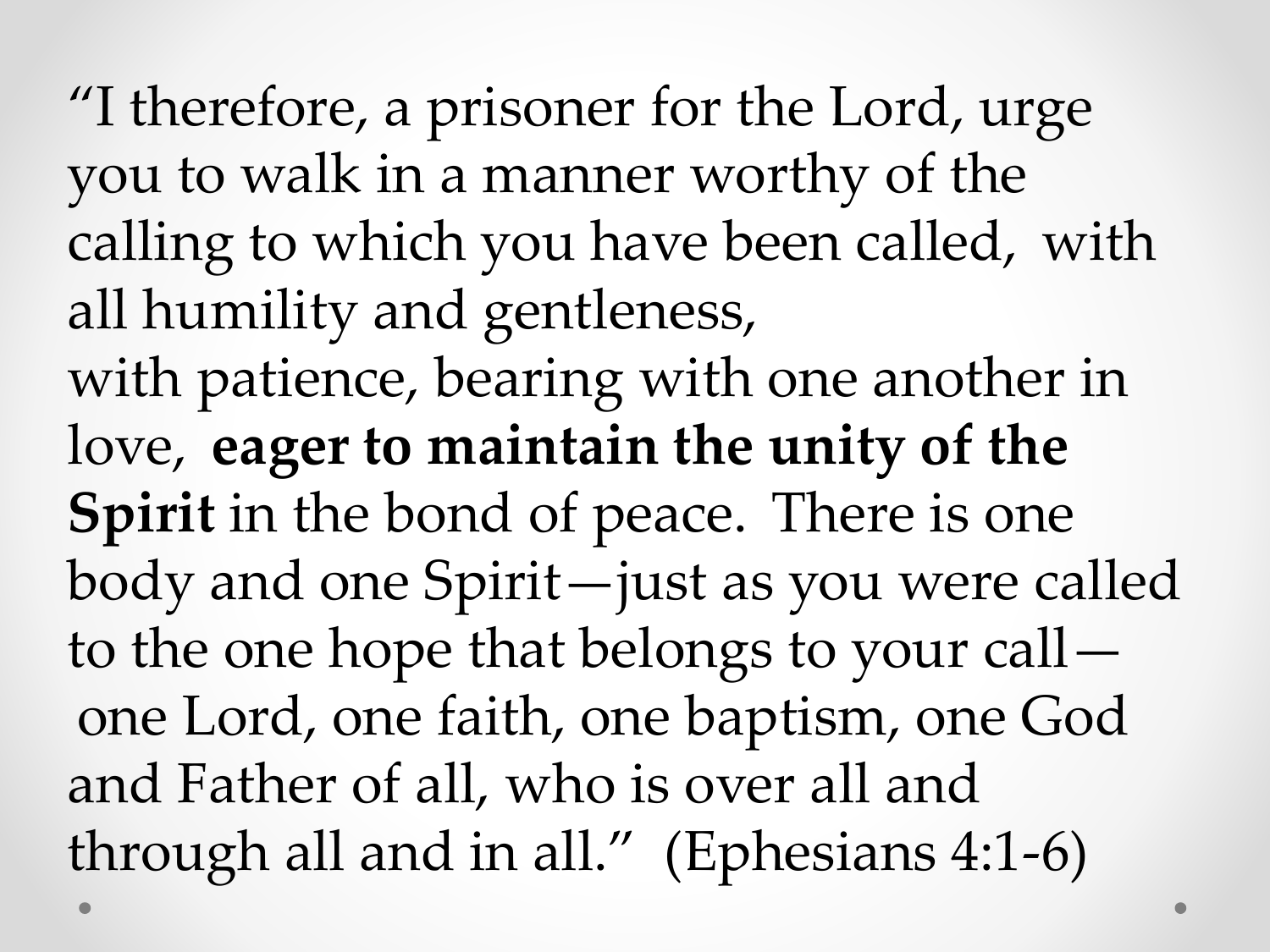### 3. Want to flow together as one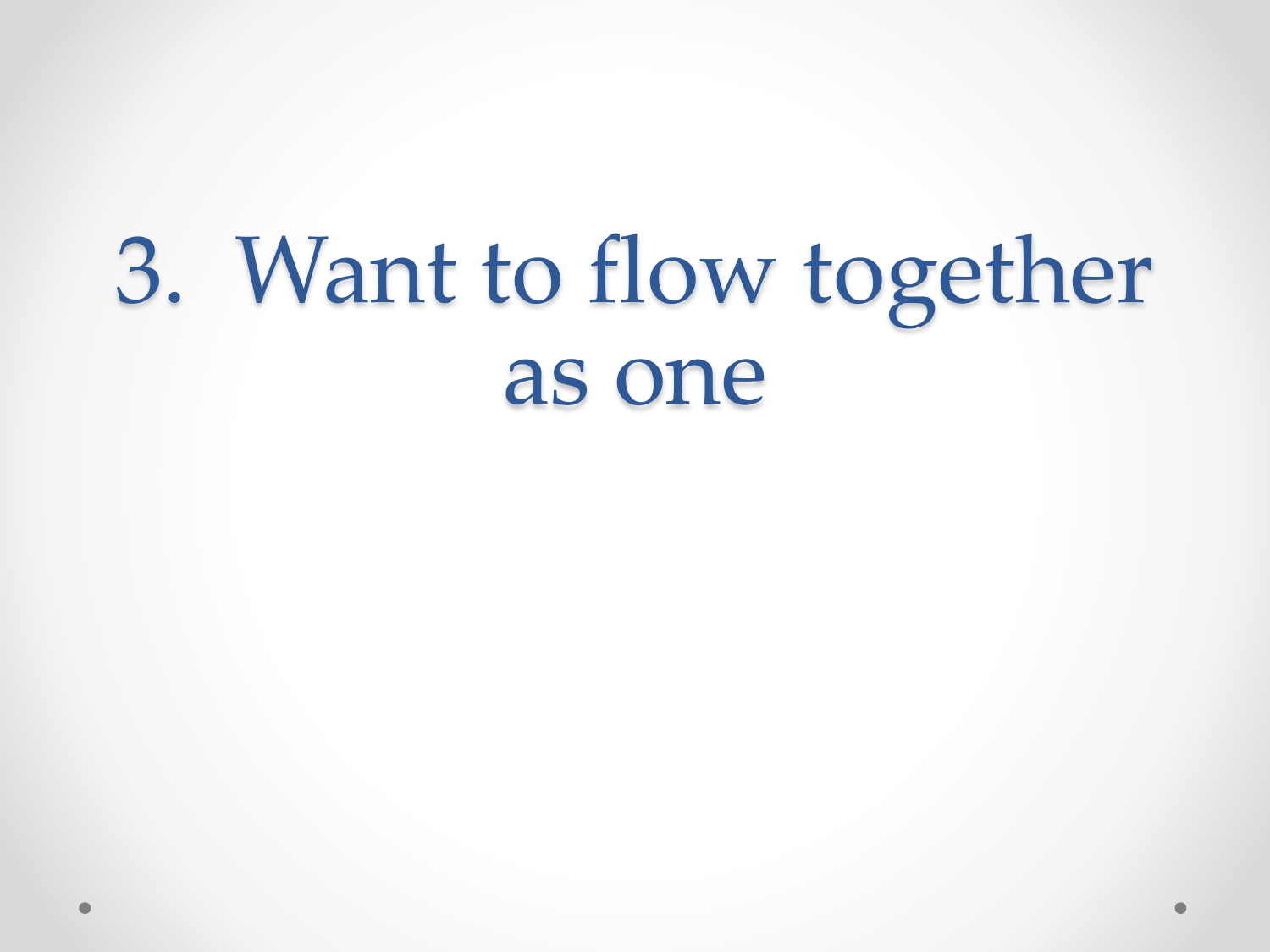If we going to reveal Christ to the world, then we must exhibit the humility, gentleness, patience and great love that Jesus exhibited. In other words, we who are one in Him should reveal individually and corporately the characteristics and nature of Christ Jesus to the world in which we live. The world should see Christ in us!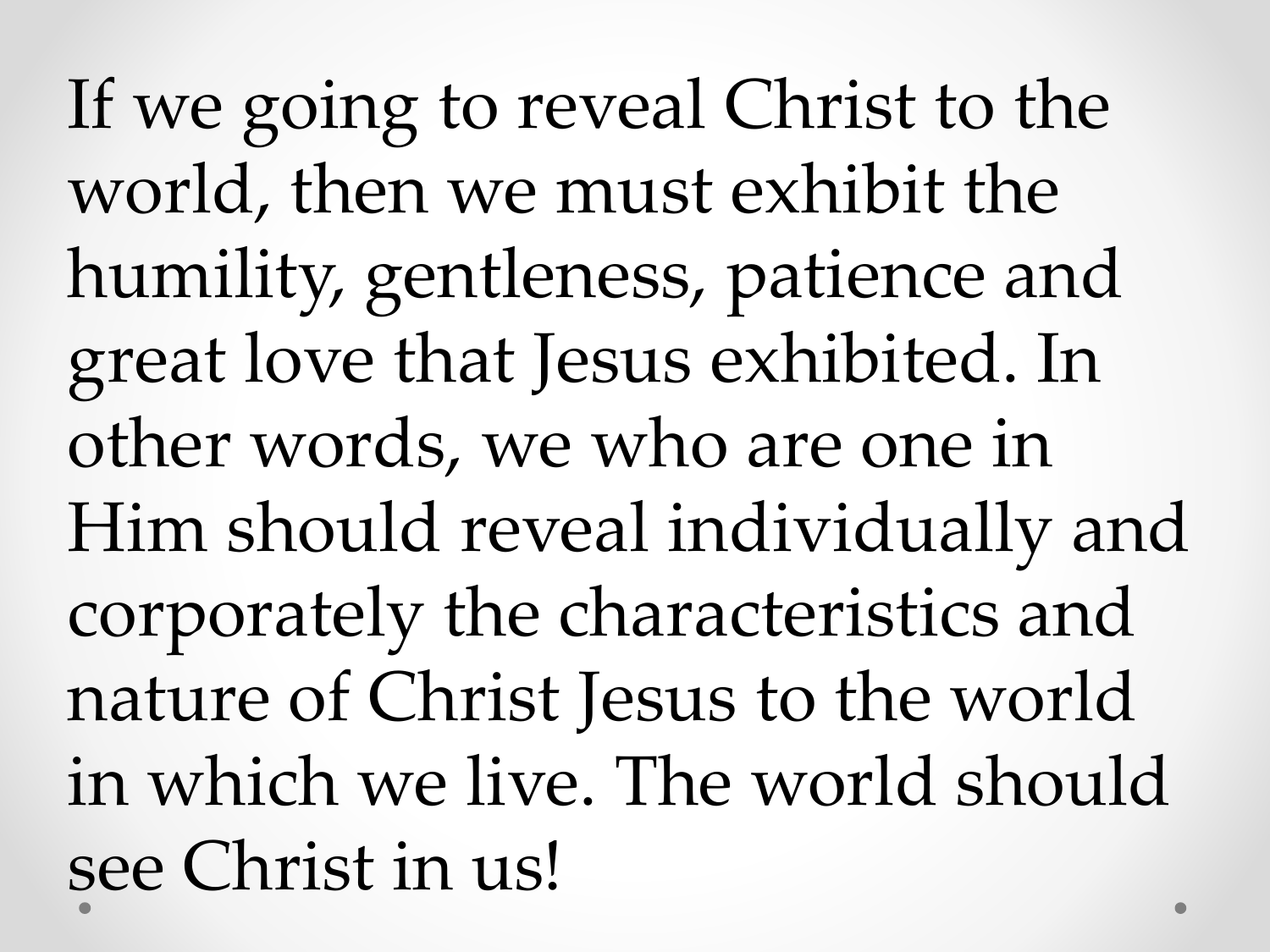"Finally, all of you, have unity of mind, sympathy, brotherly love (Greek *'philadelphia'*), a tender heart, and a humble mind." (1 Peter 3:8)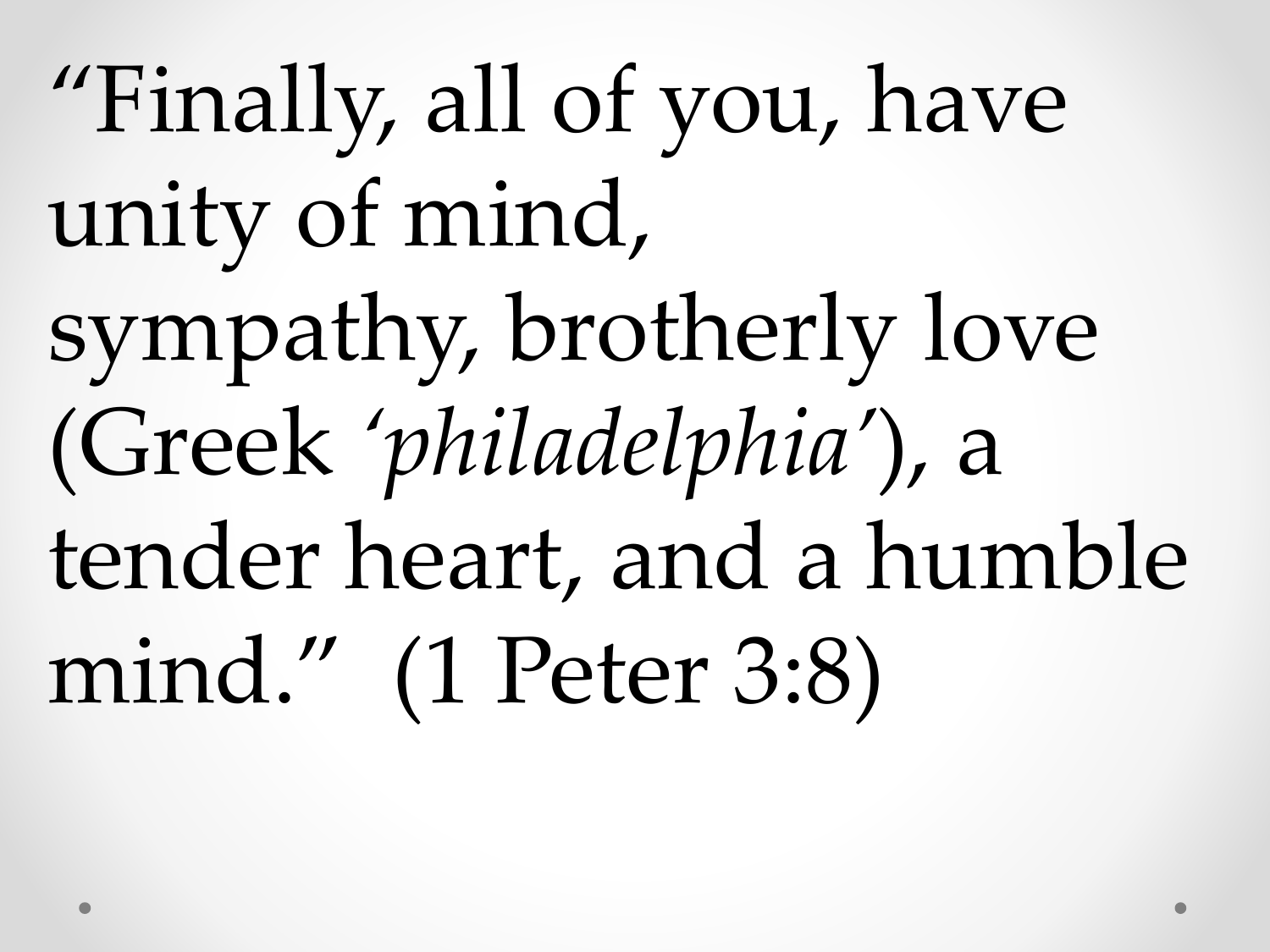If you cut the church, it should bleed love, as God's love should be the life-blood that runs through everything we are and do and say.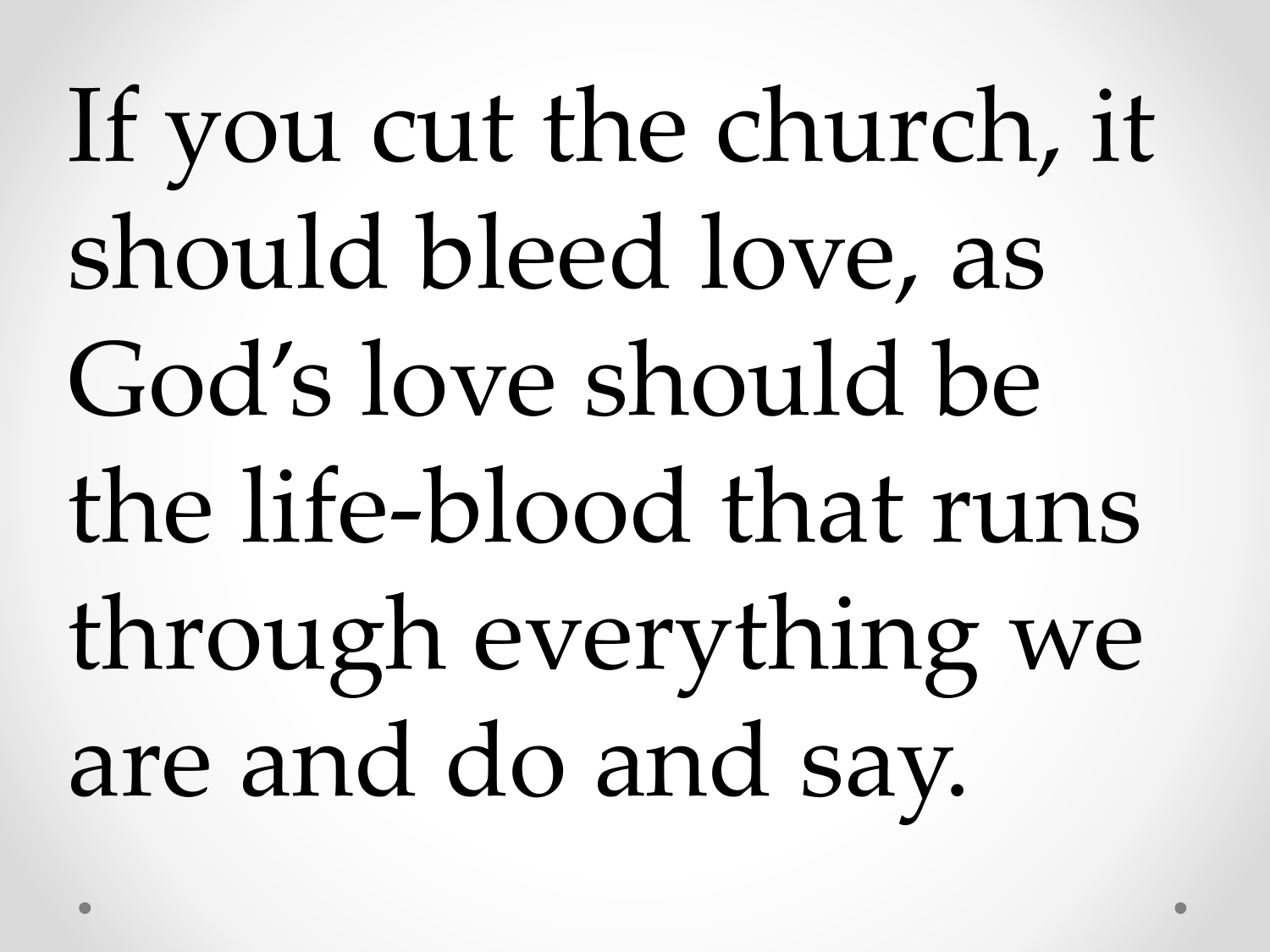4. Learn to communicate with each other more quickly and effectively and have each other's back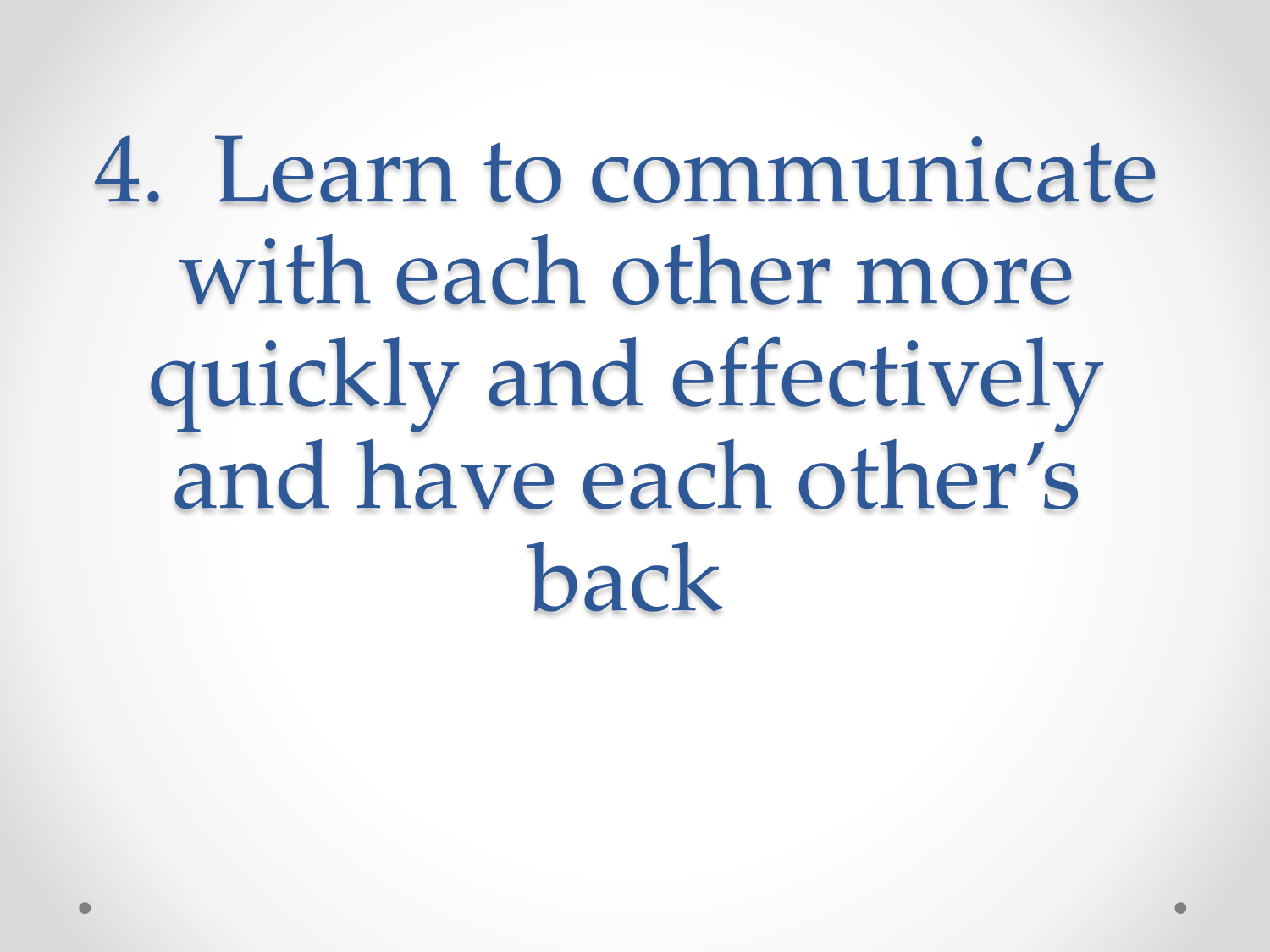**5. Learn how to watch those God puts immediately around us whom we can see are flowing with God and can show us the way to move; and be there for others in turn to watch us when we flow with the Spirit of God.**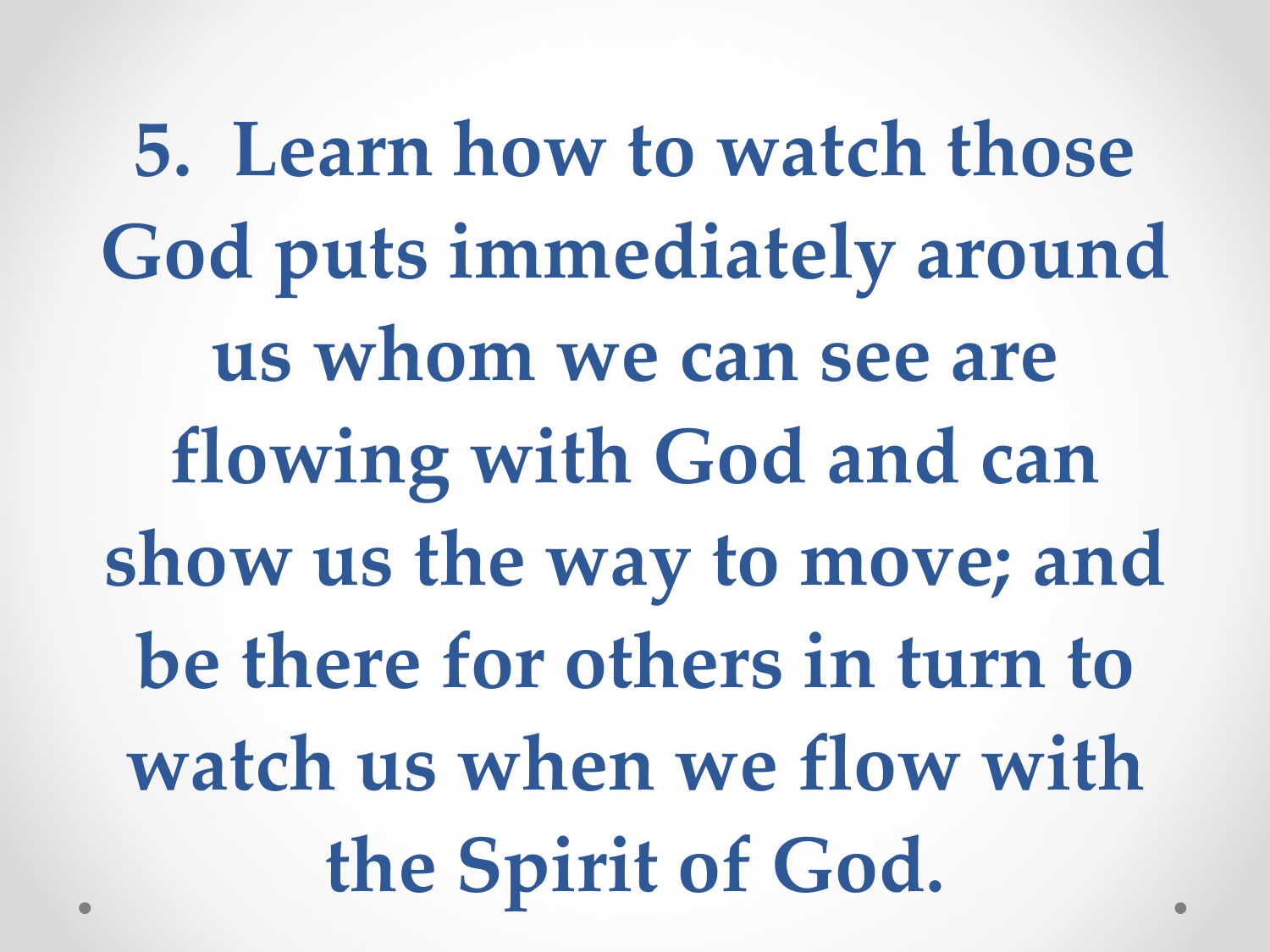# When people look at you would they want to be a 'starling' like you?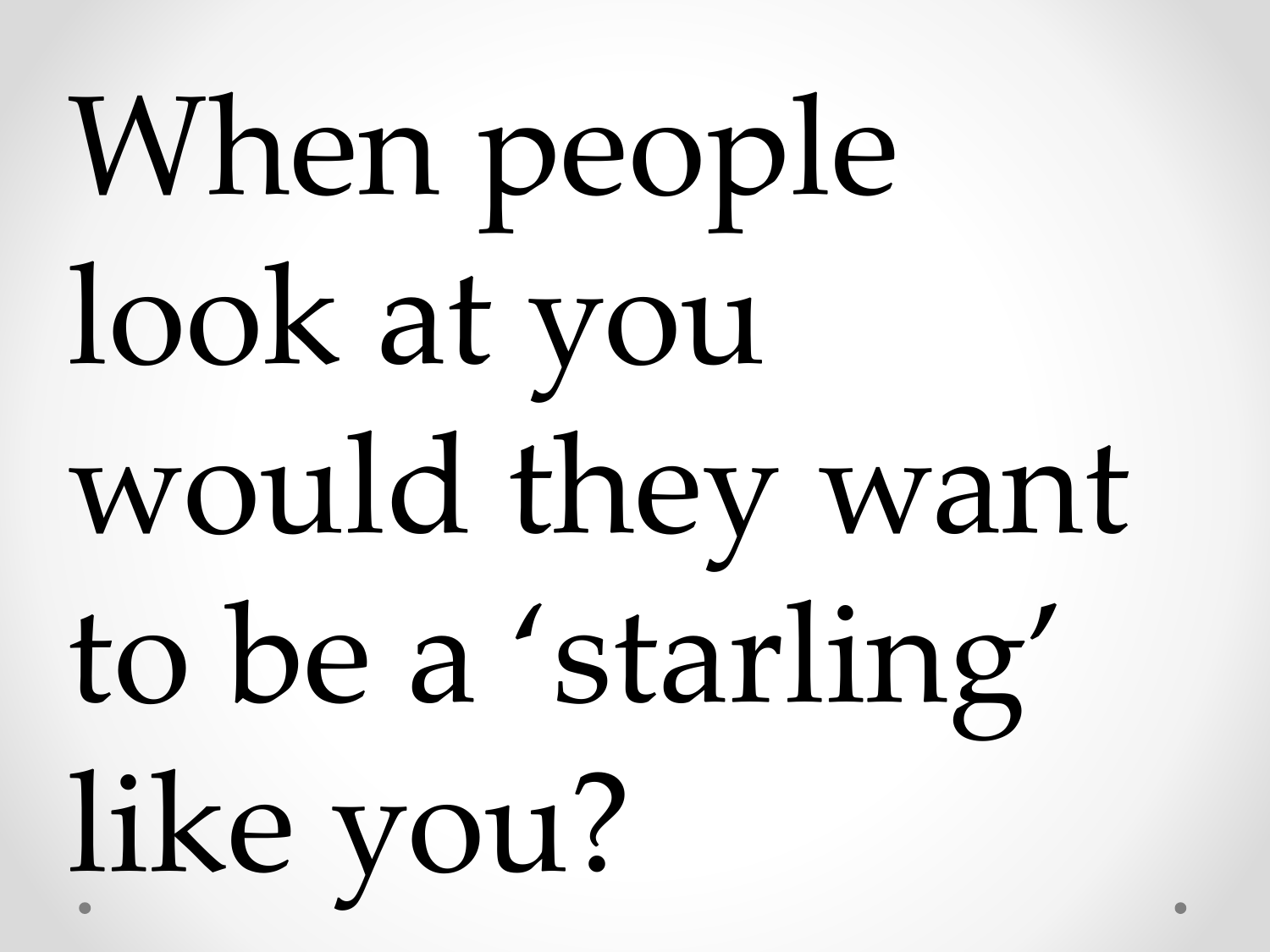What if the world with that negative opinion of the true church of Jesus Christ sees the church flowing with the Spirit enabling it to carry out amazing, undeniable expressions of God's grace?